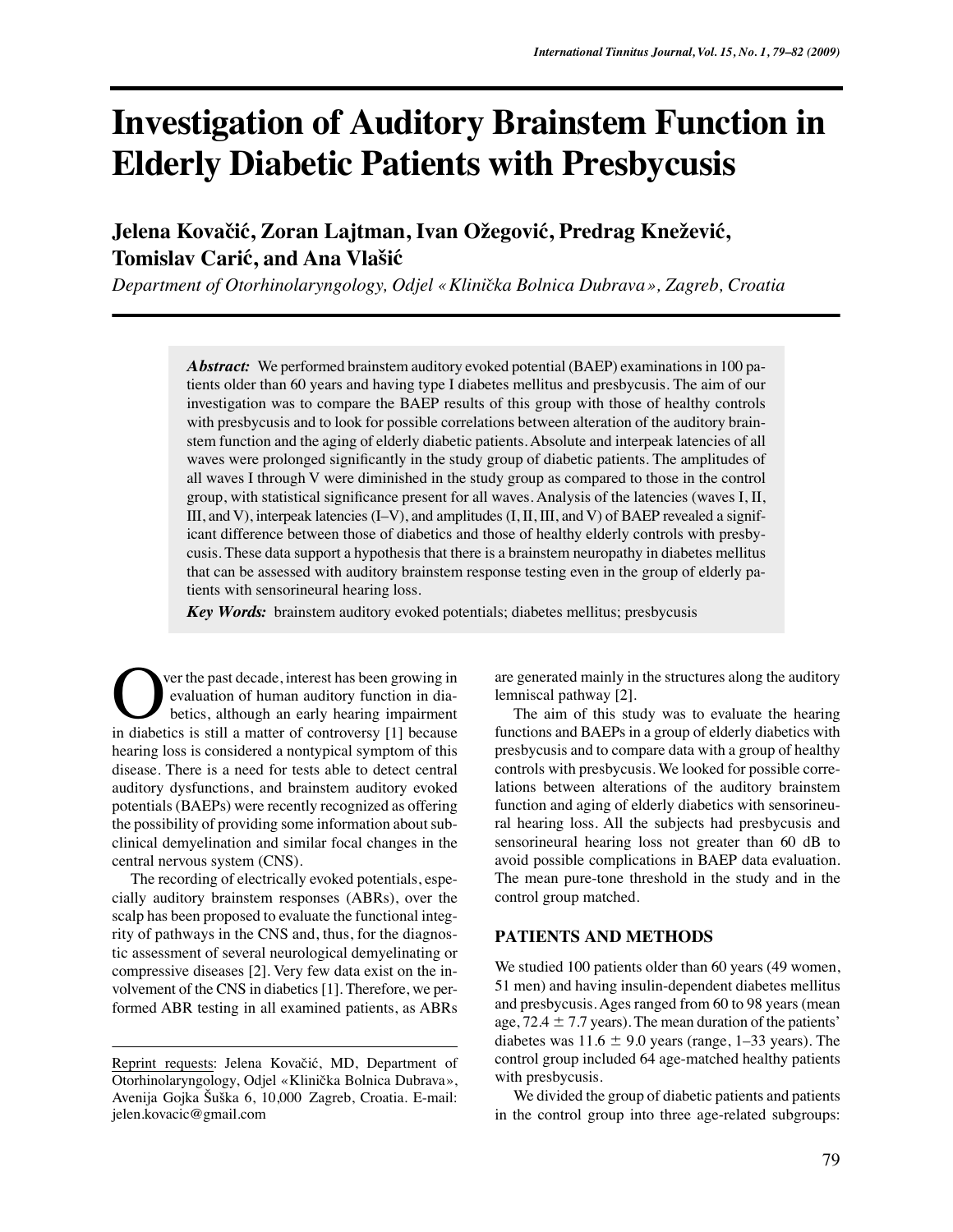60–69 years, 70–79 years, and older than 80 years. For audiological evaluation, we carried out micro-otoscopy and standard pure-tone audiometry, tympanometry, stapedial reflex, and speech audiometry and obtained BAEP investigations from all subjects. We excluded from the study those subjects with a history of ototoxicity, noise exposure, or previous ear diseases.

We recorded ABR by the Amplaid MK 15 clinical system. With subjects resting with their eyes closed, we placed scalp electrodes at the vertex, forehead, and mastoid ipsilaterally to the stimulated ear. The impedance was kept below 5,000 ohms. At least two trials were performed on each side to obtain reproducible recordings. Stimuli were represented by alternate polarity clicks of 0.1-msec duration at 110 dB sound pressure level, and analysis time was 10 msec. We calculated the latency and amplitude values of waves I, II, III, and V and the interpeak latencies (IPL I–III; IPL III–V; IPL I–V). Wave I latency values were considered for peripheral transmission time and wave I–V interpeak intervals for central transmission time. Results are presented as means plus or minus the standard deviation. We performed statistical evaluation of data with the  $\chi^2$  test, an analysis of variance, and a least significant difference post-hoc test and the Pearson correlation coefficient.

## **RESULTS**

The analysis of the gender differences shows no significant difference in latency and amplitude values between female and male subjects, both in normal and in diabetic subjects. All absolute latencies and interpeak latencies were significantly higher in diabetic patients than in the control group, although the difference in latency values was generally reduced with aging of the subjects. There was no significant difference in interpeak intervals I–III, III–V, and I–V within both groups of subjects (diabetics and healthy subjects) older than 80 years.

Analysis of the peripheral (wave I latency) and central transmission time (wave I–V interpeak intervals) showed that they are significantly higher with aging in diabetics. Central transmission time (waves I–V) was most significantly delayed in the first group (ages 60–69 years) of diabetic subjects. Peripheral transmission time (wave I) was most significantly delayed in the group of the oldest diabetics  $(>80$  years). The control group showed no significant difference in central transmission due to aging of the subjects.

Mean amplitude values were generally reduced in diabetic patients. The wave I amplitude was significantly reduced in all age groups of the diabetics. The amplitude of the V wave was reduced only in the group of the oldest diabetics  $($ >80 years). Mean amplitude values were generally not significantly reduced in the control group.

Mean latency and amplitude values of ABR components from diabetic and control subjects are reported in Tables 1 and 2.

**Table 1.** Clinical, Metabolic, and ABR Data of 100 Insulin-Dependent Diabetic Subjects

|               | <b>Age Groups</b> |                  |                  |                          |                 |         |                  |                  |
|---------------|-------------------|------------------|------------------|--------------------------|-----------------|---------|------------------|------------------|
|               | $60 - 69$         |                  | $70 - 79$        |                          | $\geq 80$       |         | <b>Statistic</b> |                  |
|               | $(N = 57)$        | $\boldsymbol{p}$ | $(N = 24)$       | $\boldsymbol{p}$         | $(N = 19)$      | $p^*$   | F                | $\boldsymbol{p}$ |
| <b>PTA</b>    | $34 \pm 3$        | < 0.001          | $40 \pm 2$       | < 0.001                  | $47 \pm 6$      | < 0.001 | 70.4             | < 0.001          |
| <b>SSA</b>    | $92 \pm 6$        | < 0.001          | $86 \pm 4$       | < 0.001                  | $75 \pm 6$      | < 0.001 | 59.1             | < 0.001          |
| <b>GUK</b>    | $8.86 \pm 3.22$   | .005             | $11.14 \pm 3.61$ | .855                     | $10.9 \pm 2.48$ | .015    | 5.7              | .005             |
| Duration (yr) | $7 \pm 4$         | < 0.001          | $13 \pm 4$       | < 0.001                  | $19 \pm 10$     | .004    | 32.1             | < 0.001          |
| HbA1C         | $8.1 \pm 1.9$     | < 0.001          | $10.1 \pm 1.8$   | .556                     | $9.7 \pm 1.6$   | < 0.001 | 12.1             | < 0.001          |
| AI            | $70 \pm 46$       | .002             | $39 \pm 28$      | < 0.001                  | $30 \pm 19$     | .454    | 10.1             | < 0.001          |
| AП            | $26 \pm 30$       | .012             | $11 \pm 10$      | .833                     | $9 \pm 9$       | .010    | 5.3              | .006             |
| AIII          | $138 \pm 94$      | .061             | $99 \pm 74$      | .375                     | $75 \pm 54$     | .005    | 4.7              | .011             |
| <b>AIV</b>    | $28 \pm 20$       | .083             | $20 \pm 15$      | .103                     | $11 \pm 15$     | < 0.001 | 6.6              | .002             |
| AV            | $416 \pm 201$     | .005             | $281 \pm 199$    | .028                     | $148 \pm 144$   | < 0.001 | 15.0             | < 0.001          |
| LI            | $1.76 \pm 0.23$   | .036             | $1.88 \pm 0.23$  | .992                     | $1.88 \pm 0.22$ | .049    | 3.3              | .039             |
| LП            | $2.85 \pm 0.44$   | .088             | $3.05 \pm 0.60$  | .518                     | $3.15 \pm 0.47$ | .020    | 3.4              | .036             |
| LIII          | $4.06 \pm 0.29$   | .074             | $4.2 \pm 0.30$   | .434                     | $4.27 \pm 0.37$ | .011    | 4.0              | .020             |
| <b>LIV</b>    | $4.97 \pm 0.46$   |                  | $5.15 \pm 0.43$  | $\overline{\phantom{0}}$ | $5.24 \pm 0.32$ |         | 2.6              | .076             |
| LV            | $6.05 \pm 0.26$   | .047             | $6.2 \pm 0.36$   | .017                     | $6.44 \pm 0.4$  | < 0.001 | 11.4             | < 0.001          |
| $LI$ - $III$  | $2.8 \pm 0.27$    |                  | $2.29 \pm 0.26$  |                          | $2.38 \pm 0.37$ |         | 0.9              | .375             |
| $LIII-V$ (ms) | $1.99 \pm 0.29$   |                  | $2.02 \pm 0.34$  | —                        | $2.16 \pm 0.32$ |         | 2.1              | .120             |
| $LI-V$        | $4.28 \pm 0.25$   | .574             | $4.32 \pm 0.27$  | .011                     | $4.55 \pm 0.38$ | < 0.001 | 6.4              | .002             |

 $A =$  amplitude of the ABR wave (in microvolts); GUK = blood glucose level (in millimoles per liter); HbA1C = glycosylated hemoglobin (percentage); L = latency of the ABR wave (in milliseconds); PTA = pure-tone audiometry (in decibels); SSA = standard speech audiometry (percentage).

\* In comparison with 60–69 age group.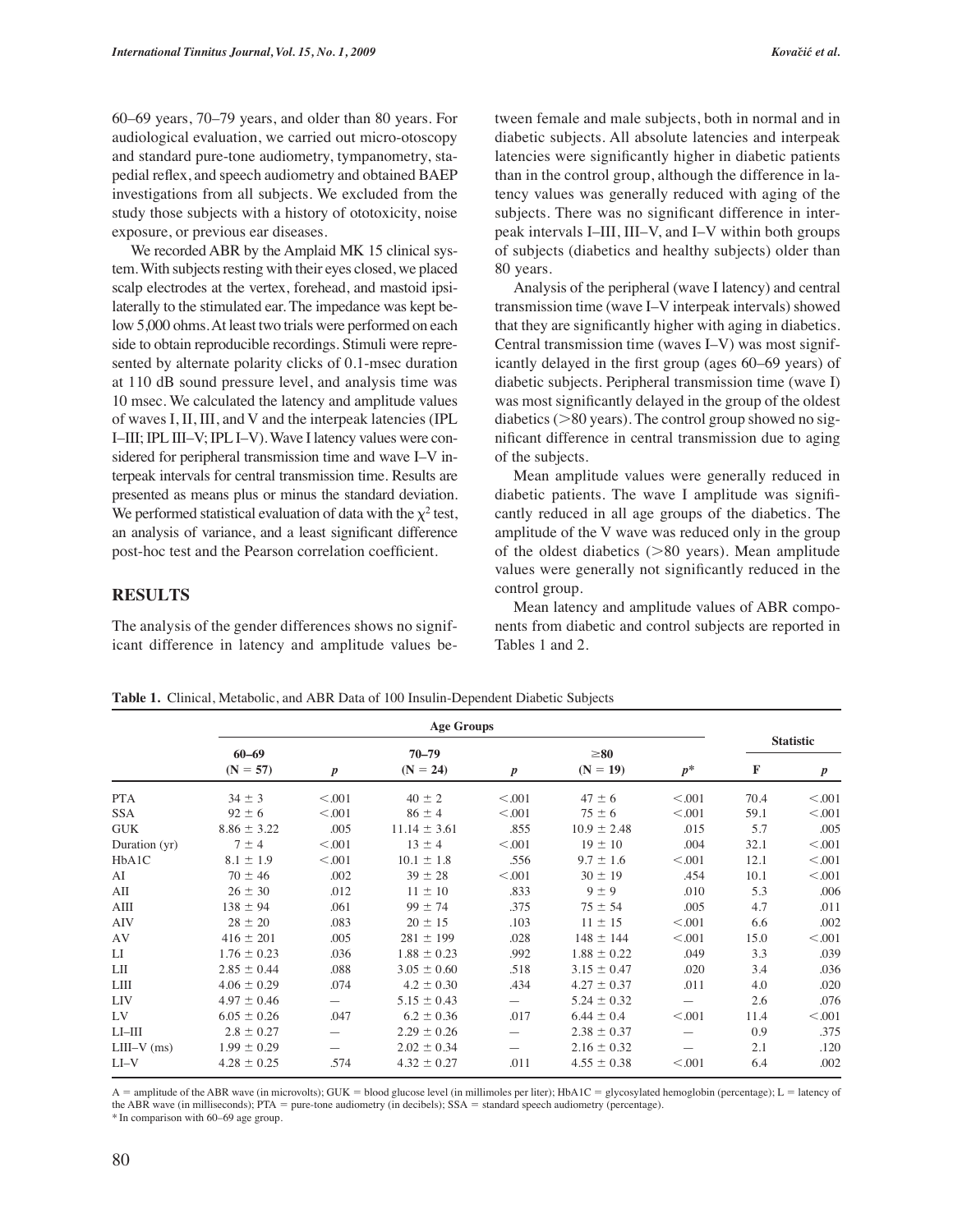|              | <b>Age Groups</b> |                  |                 |                  |                 |         |                  |                  |
|--------------|-------------------|------------------|-----------------|------------------|-----------------|---------|------------------|------------------|
|              | $60 - 69$         |                  | $70 - 79$       |                  | $\geq 80$       |         | <b>Statistic</b> |                  |
|              | $(N = 35)$        | $\boldsymbol{p}$ | $(N = 18)$      | $\boldsymbol{p}$ | $(N = 11)$      | $p^*$   | F                | $\boldsymbol{p}$ |
| <b>PTA</b>   | $32 \pm 2$        | < 0.001          | $36 \pm 2$      | < 0.001          | $42 \pm 4$      | < 0.001 | 53.5             | < 0.001          |
| <b>SSA</b>   | $95 \pm 3$        | .005             | $91 \pm 4$      | < 0.001          | $82 \pm 5$      | < 0.001 | 42.9             | < 0.001          |
| AI           | $148 \pm 97$      |                  | $159 \pm 90$    |                  | $115 \pm 76$    |         | 0.79             | .454             |
| AII          | $53 \pm 43$       |                  | $54 \pm 64$     |                  | $16 \pm 16$     |         | 2.70             | .075             |
| AIII         | $186 \pm 103$     |                  | $157 \pm 89$    |                  | $136 \pm 117$   |         | 1.16             | .318             |
| <b>AIV</b>   | $57 \pm 60$       |                  | $40 \pm 38$     |                  | $53 \pm 99$     |         | 0.40             | .667             |
| AV           | $478 \pm 207$     |                  | $375 \pm 171$   |                  | $351 \pm 187$   |         | 2.70             | .075             |
| $_{\rm LI}$  | $1.70 \pm 0.18$   | .045             | $1.84 \pm 0.20$ | < 0.001          | $2.13 \pm 0.34$ | < 0.001 | 14.80            | < 0.001          |
| LП           | $2.67 \pm 0.33$   | .067             | $2.87 \pm 0.41$ | .027             | $3.19 \pm 0.40$ | < 0.001 | 8.56             | < 0.001          |
| LШ           | $3.86 \pm 0.26$   | .519             | $3.93 \pm 0.29$ | .017             | $4.25 \pm 0.58$ | .002    | 5.37             | .007             |
| <b>LIV</b>   | $4.84 \pm 0.45$   |                  | $5.02 \pm 0.47$ |                  | $5.07 \pm 0.60$ |         | 1.38             | .257             |
| LV           | $5.78 \pm 0.29$   | .012             | $6.11 \pm 0.51$ | .101             | $6.39 \pm 0.67$ | < 0.001 | 9.25             | < 0.001          |
| $LI$ - $III$ | $2.16 \pm 0.31$   |                  | $2.08 \pm 0.31$ |                  | $2.07 \pm 0.65$ |         | 0.34             | .712             |
| LIII-V       | $1.91 \pm 0.28$   | .083             | $2.07 \pm 0.31$ | .428             | $2.16 \pm 0.40$ | .021    | 3.43             | .039             |
| $LI-V$       | $4.08 \pm 0.29$   |                  | $4.16 \pm 0.30$ |                  | $4.19 \pm 0.90$ |         | 0.34             | .713             |

**Table 2.** Clinical, Metabolic, and ABR Data of 64 Control Group Subjects

 $A =$  amplitude of the ABR wave (in microvolts);  $L =$  latency of the ABR wave (in milliseconds); PTA = pure-tone audiometry (in decibels); SSA = standard speech audiometry (percentage).

\* In comparison with 60–69 age group.

#### **DISCUSSION**

ABR represents the electrical events generated along the auditory pathway. There is general agreement that wave I is produced by acoustic nerve activity, that wave II can reflect activity of the cochlear nucleus with a contribution from the auditory nerve, that wave III can be referred to generators in the superior olivary complex and the lateral lemnisci, and that the wave IV–V-complex is generated in the axons or nuclei of the lateral lemnisci (or both) and probably also from the inferior colliculi [3]. ABR recording can represent an objective, clinically useful, noninvasive procedure to stress the early impairment both of the auditory nerve and of brainstem function [4]. The I–V interval, or central transmission time, is considered the most reliable index of brainstem function [5].

The results of our study show that diabetic patients are characterized by an impairment in latency and amplitude values of all ABR components. The ABR waves are delayed and the amplitude values are generally reduced in diabetic subjects.

Our data showed that the I–V interval, or central transmission time, was mostly delayed in the youngest group of subjects (60–69 years old). With aging, such an impairment affects mostly peripheral structures so that the wave I latency (peripheral transmission time) is significantly higher in diabetic subjects older than 80 years than in younger subjects. This means that the impairment of the CNS pathway is very early in diabetic patients but, with aging, the impairment of the central structures diminishes, and the impairment of the peripheral acoustic pathway (acoustic nerve activity) progresses.

Delay of BAEP waves in diabetic patients has been reported previously. In 1981, Taylor et al. [1] were the first to try to correlate the ABR findings with central diabetic neuropathy. Nakamura et al. [6] presented us with magnetic resonance imaging with multiple lesions in the area of the pons and the thalamus in diabetic patients with pathological ABR. Others [7,8] reported that, like peripheral nerve conduction velocity, ABR was impaired very early in diabetes [2]. Conversely, other authors, such as Verma et al. [9], found no correlation between diabetes mellitus and delayed ABR responses.

In our study, only wave I amplitude was significantly reduced in diabetics in all age groups. Other amplitude values were generally, but not significantly, reduced in diabetic subjects. Our data correlate with the hypothesis that ischemia and lacunar demyelinization and the reduction in the nervous fibers of the acoustic nerve are responsible for the reduction of wave I amplitude [10].

Conversely, abnormal nerve conduction velocity rostral to the pons resulted in reduced wave I amplitude only in the group of oldest diabetics ( $> 80$  years). This can be explained by the fact that as aging progresses, diabetic microangiopathy occurs with brainstem neuropathy and ABR impairment [11–13]. In our study, we observed these changes mostly in the oldest group of diabetic patients.

Our data support the hypothesis of Toth et al. [14] that diabetic neuropathy might be revealed as a cause of certain dysfunctions of the peripheral and central auditory pathways. Our results from the ABR wave latencies and amplitudes show that ABR recording can represent a very simple, noninvasive procedure to detect impairment of both the acoustic nerve and the CNS pathway in